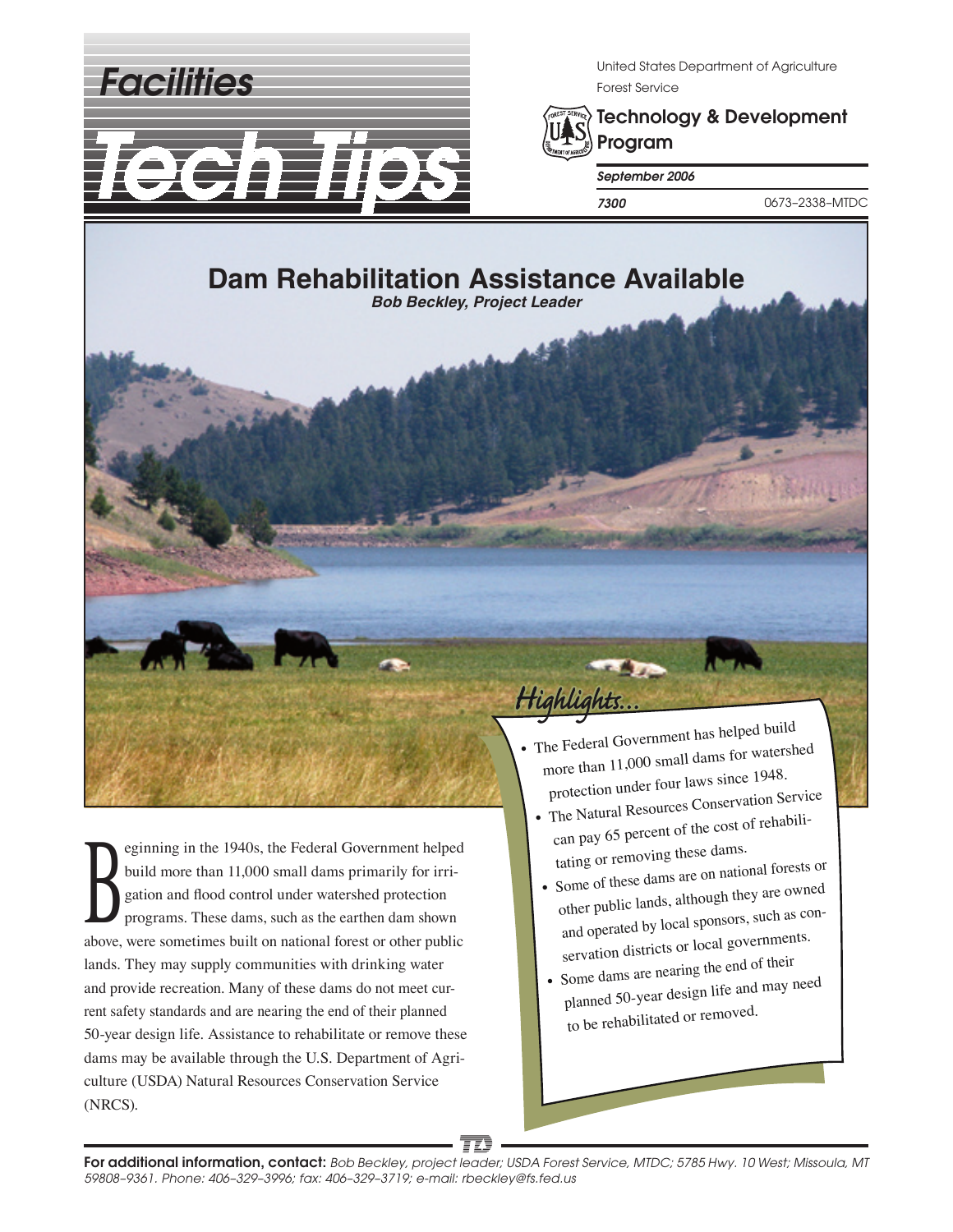## Typical Dam

Typically, dams built under this program were earthen dams from 20 to 80 feet high. The dams impounded water from drainage areas encompassing 1 to 10 square miles. Although these dams may have been built on public land, they are owned and operated by local sponsors such as conservation districts or local governments.

## Common Problems of Aging Dams

Over 600 of these dams have already passed their planned 50-year design life and in the next 10 years almost 5,000 more will do so. Common problems with aging dams are:

- Deteriorating metal pipes and structural components.
- Sediment-filled reservoirs. Sediment reduces the reservoirs' storage for floodwater and some sediment may be contaminated with chemicals or heavy metals.
- Development upstream could increase the amount of runoff that the dam needs to be able to handle.
- Development downstream could increase the hazard classification of the dam, requiring higher level safety criteria and standards.

owners to address public safety and health concerns, as well as the potential environmental problems associated with aging dams.

The cost of these projects may be shared between the Federal Government and local non-Federal sponsors. The NRCS may provide 65 percent of the total cost with local sponsors required to provide the remaining 35 percent through cash or "in kind" contributions, such as project administration, planning, or implementation costs. Federal funds can be used only to rehabilitate or remove the dams. Federal funds cannot be used to operate or maintain the dams.

Only dams (figure 1) built under the following three programs are eligible for assistance:

- Watershed Program
- Pilot Watershed Program
- Resource Conservation and Development Program

Dam (figure 2) rehabilitation projects must meet the requirements of the National Environmental Policy Act, current NRCS design standards, State dam safety requirements, and any other applicable State and local laws. Cultural resources, historic preservation, and threatened and endangered species issues must be identified and addressed.

## Public Safety Concerns

Failure of one of these dams could pose a serious threat to the safety of those downstream. If a dam fails, lives and property could be lost. In addition, there could be serious environmental consequences.

Many newcomers to rural areas may not know that these dams are upstream from them. Aging dams that pose a threat to public safety should be rehabilitated or removed.

## Legislation and Rehabilitation

In 2000, the Watershed Protection and Flood Prevention Act (Public Law 83–566) was amended to allow the NRCS to help communities rehabilitate aging dams. These amendments authorize the NRCS to work with local communities and dam



Figure 1—Willow Creek Dam in Granite County, MT, is typical of dams eligible for restoration assistance under the Watershed Protection and Flood Prevention Act.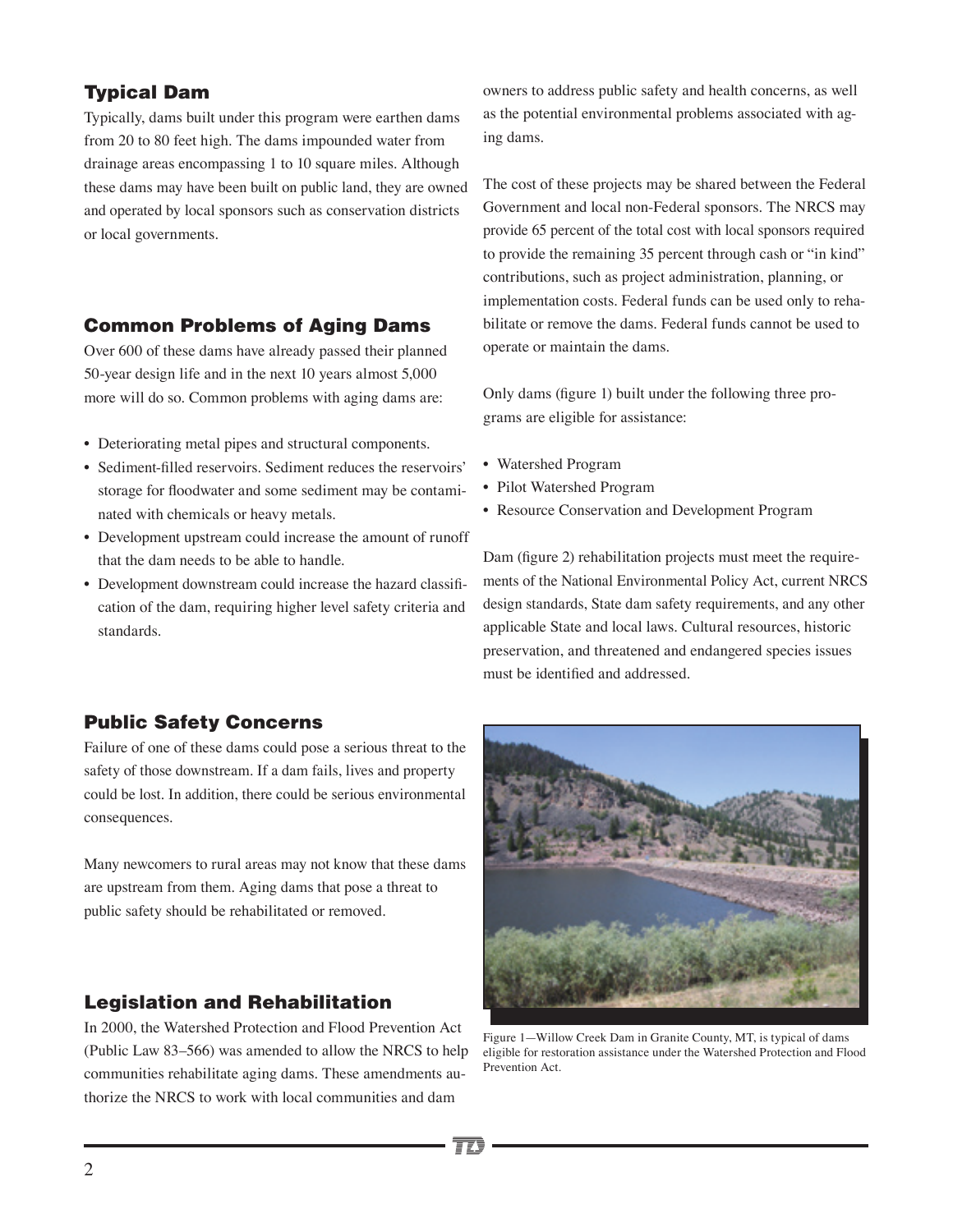

## Better Than New

Advances in technology, construction methods, and design have greatly improved the safety of modern dams.

Rehabilitation of aging dams addresses immediate human health and safety issues and also can provide new benefits to dam owners and the surrounding communities. New municipal and irrigation water supplies can be created; water storage can be increased for rural fire protection; flood plain management can be modified to better suit the needs of the community; and recreation, wetland, and wildlife areas can be enhanced.

#### Where To Find Help

Contact your local NRCS office, your local conservation district, or the State dam safety agency to learn more about watershed dams in your area. Local sponsors (dam owners) interested in dam restoration must submit form SF–424 Request for Federal Assistance to the NRCS. These forms are available from your local NRCS office.

A ranking system is used to set priorities for projects. Dams with a higher probability of failure and greater risk of loss of life or property are given higher priority.

The NRCS State Conservationist will determine the priority of rehabilitation projects. The State dam safety agency can provide information that will be considered during the ranking process. Detailed information is available at your local NRCS office or online at *http://www.nrcs.usda.gov/programs/ WSRehab/*.